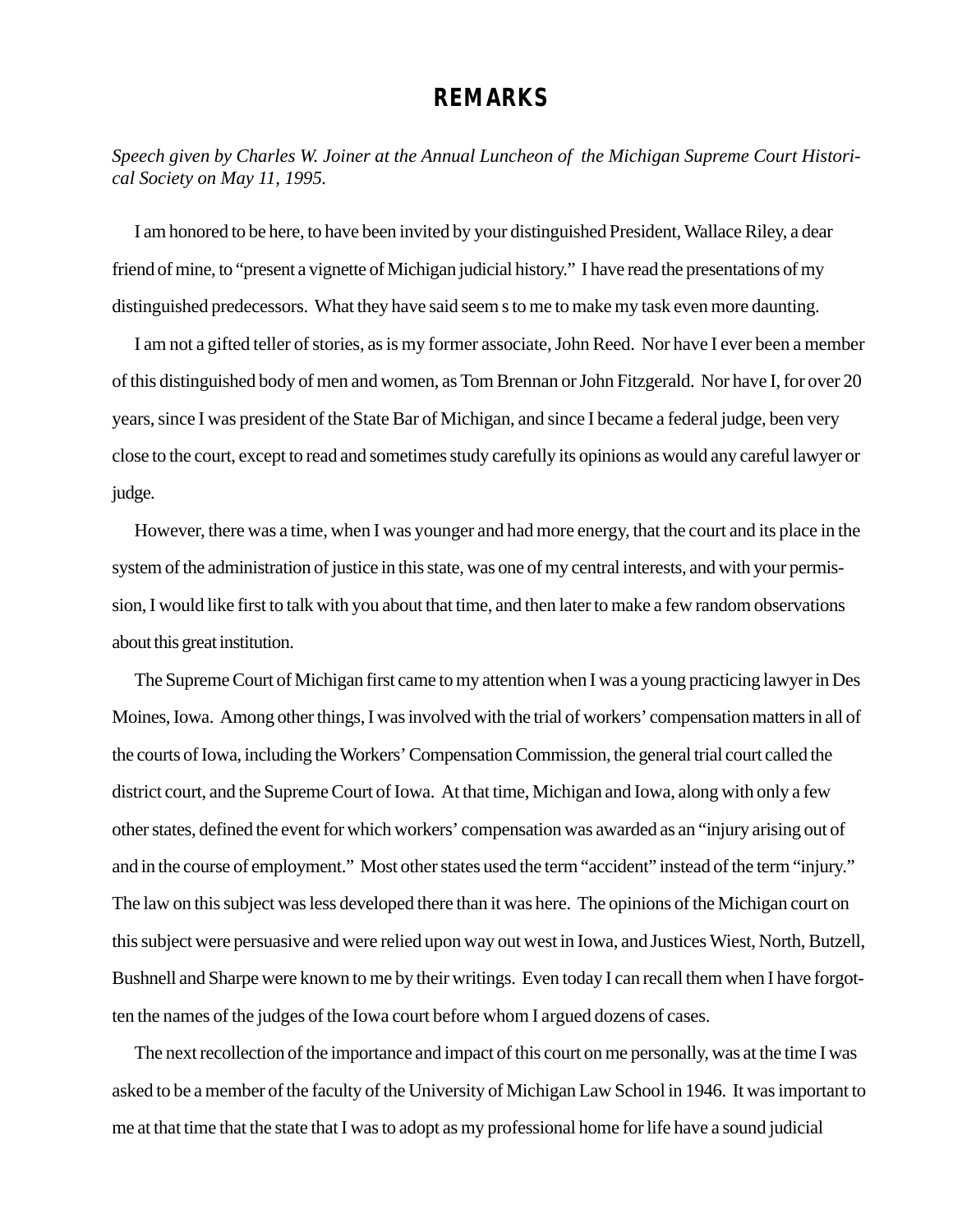system. My experience with, and knowledge of the Supreme Court of Michigan in this one narrow field, helped me make the rather large decision to leave the state of my birth and change the direction of my personal life.

I move forward to 1955. I had by that time, as a brash young "turk" at the University of Michigan Law School, concluded that regardless of what had been my great respect for Justices North, Bushnell, Sharp and Butzell, the process of beginning, trying and appealing cases in Michigan was cumbersome and difficult to follow. I learned that I was not alone in this feeling, and on my application, in a far reaching and formal decision, the members of the court agreed to participate in an effort to make the process of justice better. Although the court had been given rulemaking power by the constitution of 1908 and still retained it, it had virtually abdicated the function as procedural rulemaker in favor of legislative rules, which had become out of date and difficult to follow. I proposed that the court, the legislature, and the lawyers of the state form a joint committee to study the whole problem, and to make recommendations as to how justice could be better served. The court acted quickly to support this idea. I remember especially the support of Justices Carr, Dethmers, and Bushnell. The result was that this court appointed one-third of the members of the Joint Committee on Michigan Procedure Revision, and with the change in the membership of the court over the next ten years, fully supported the efforts to exercise fully the court's rulemaking power. In particular, I remember in addition to Justices Carr, Dethmers and Bushnell, the support of Justices Talbott Smith, Eugene Black, George Edwards, Thomas Matthew Kavanaugh, Theodore Souris, and Otis Smith.

During this time I had the opportunity to speak informally with most of the members of the court. My recollection of the story told by John Reed last year about one of the little tiffs that took place among the most distinguished members of the court is a little different than that reported by John Reed in his remarks last year. It was reported to me that Justice Carr, who as you all know was a giant of a man, said that one of the greatest mistakes he ever made in his life was to step between Justices Black and Edwards, who for some reason of other were about to have at each other.

I felt in the early 1960s when the court approved and adopted our proposed rules through the use of its rulemaking power it had taken a great leap ahead in the race to improve the administration of justice.

During this same period, I wrote and the Joint Committee on Michigan Procedure Revision published in 1959, the study entitled, "Judicial Administration at the Appellate Level — Michigan." This study described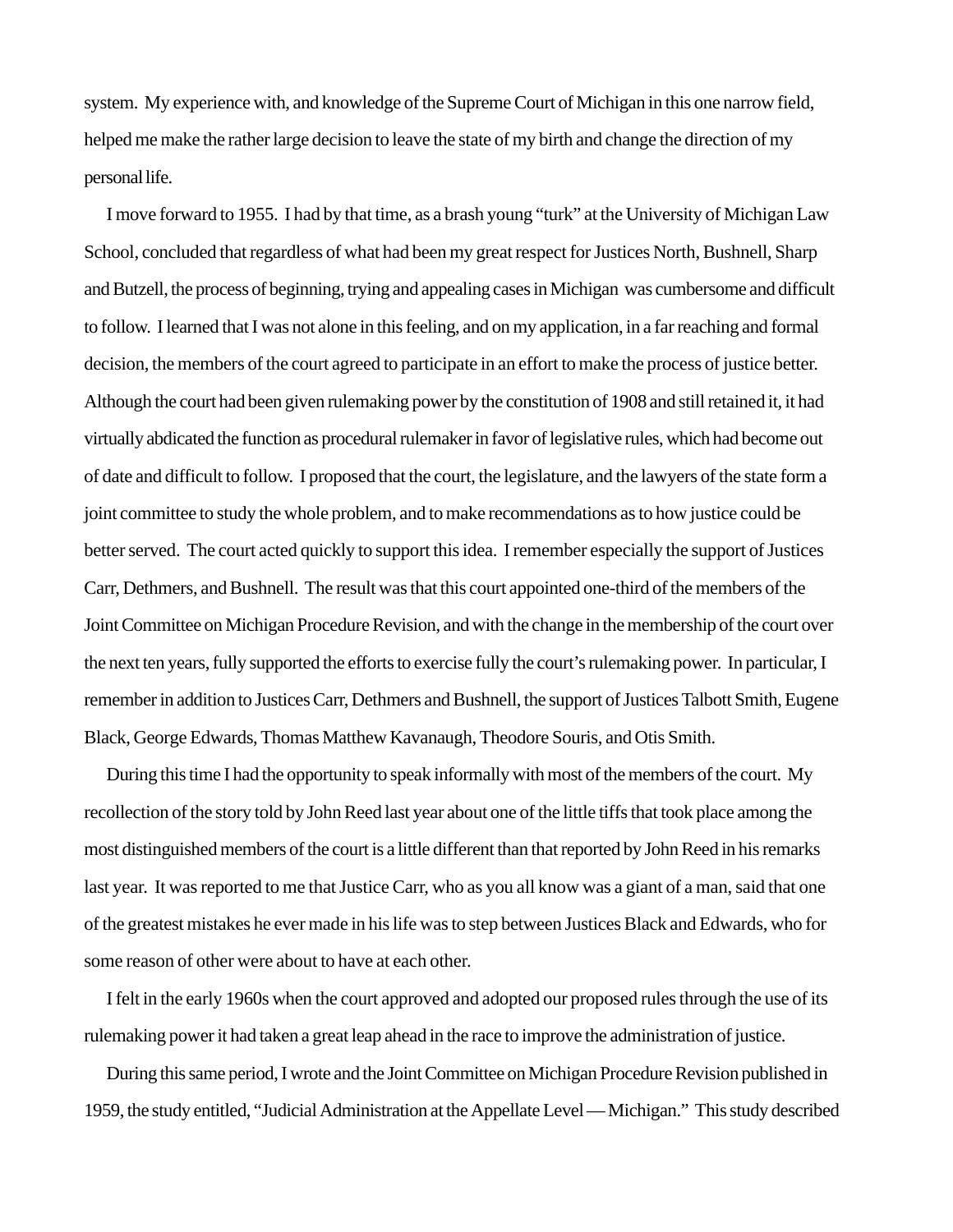the procedures used by the Supreme Court in attempting to handle its overwhelming docket. Justices Carr, Black and Dethmers particularly were helpful and candid in describing the internal operating procedures, including a detailed description of window matters, what they were and how they were handled. The conclusion reached was that the court was being overwhelmed with work. It was keeping up with this work, but at the expense of careful deliberation. We recommended that an intermediate court of appeals be created as it was badly needed in the state. This would permit the Supreme Court to take cases by discretion only, leaving for the court of appeals to decide matters of error between the contending parties. It would provide time for the court to assume its true role as top dog in our judicial system. At first, it seemed to me that our study had very little impact on anyone, and that it was just one more study to be done but forgotten. But I was wrong. Ted Souris, when he was running for the Supreme Court, became acquainted with it, and I remember he obtained extra copies of it from us and used it and our conclusions and the supporting data as a platform to elevate him to membership on the court. The people of Michigan should be forever grateful for his perception and energy in pushing this important idea on the people of the state, for he developed a broad support that bore fruit at the time of the Constitutional Convention.

The makeup and power of the Supreme Court and the structure of the judicial system of Michigan was a pressing problem in the 1961 Constitutional Convention of Michigan. Major changes were made by the Convention. Some of them were accepted by most of the delegates, but others were hotly debated and adopted by close votes. The very form and power of the court seemed to be seriously challenged. The outcome was at times in doubt. As a result of the work of the Michigan Procedure Revision Committee and the paper on judicial administration at the appellate level and Justice Souris's campaign, there was little objection to including an intermediate appellate court in the judicial system of Michigan. But on the question of continuing the Supreme Court's "superintending control" over lower courts and integrating all of the courts into "one court of justice," the debate in the convention was long and very pointed.

Delegate Lawrence, defending the proposals, stated: "Now the difficulty has been that there hasn't been enough supervision rather than too much supervision … It is only if you do have an integrated court system … that you can make full use of manpower."

Delegate McAllister argued, however, "the Supreme Court has always been considered an appellate court … the province of the Supreme Court was to correct errors in … other courts … in accordance with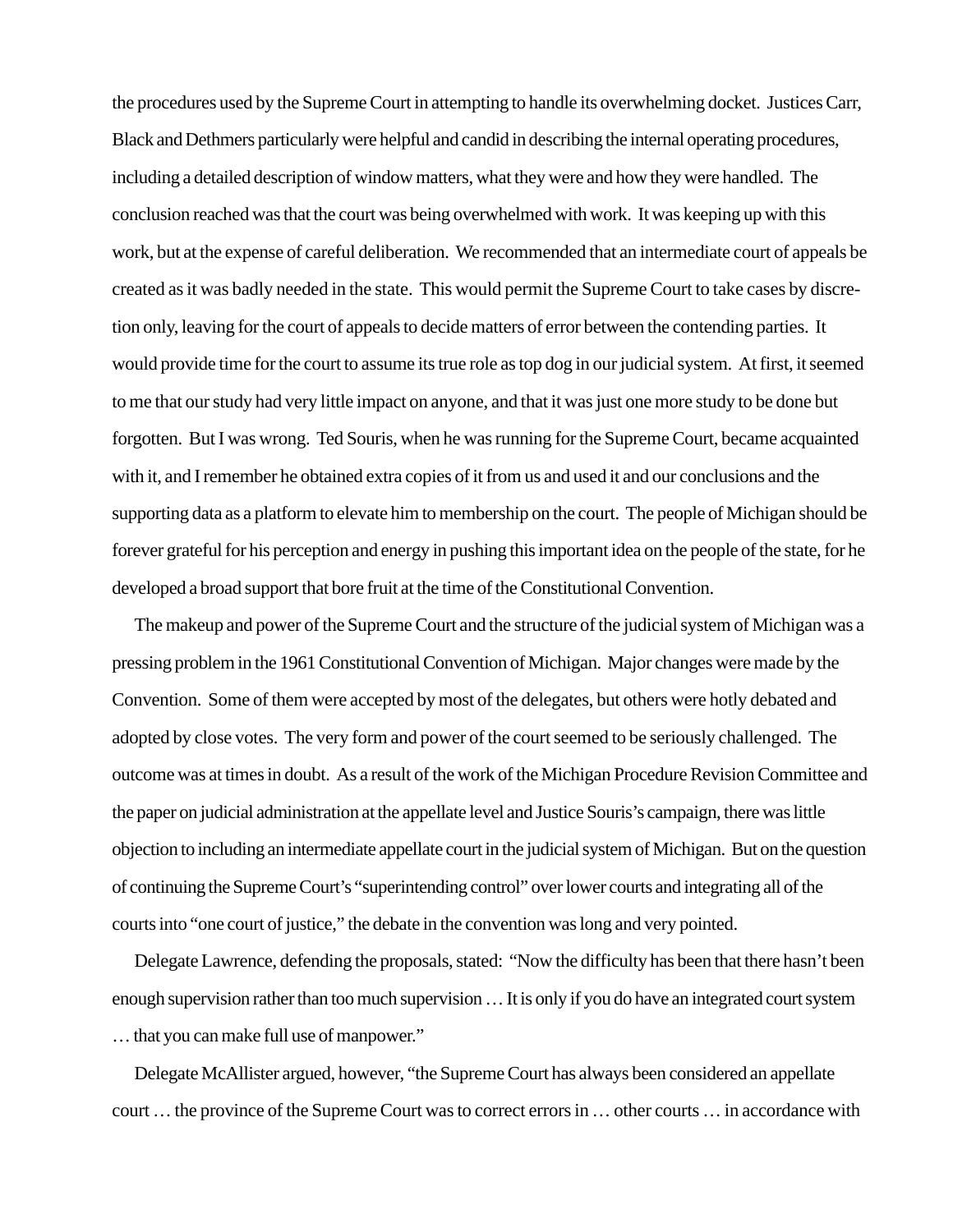law … There is a trend by a group in this convention … to centralize everything more and more. In other words, they want a head here in Lansing that just will run the whole state, and that is the premise and the only premise on which this uniform circuit court system can be sustained … if the district judges throughout the state are going to be continually under control of the Supreme Court … and continually harassed … we are not going to be a better state but a poorer one. Our judiciary is going to be, if not destroyed … considerably weakened … The Supreme Court will be judge, jury and prosecutor." On the issue of retaining the power to superintend, the vote was close, only a difference of 15 in the whole convention.

As a result of the close vote on this issue, the proposed constitution continued and strengthened the role of the Supreme Court in supervising the judicial system in Michigan.

The argument on this and other close issues was dominated by the lawyer in the convention. During the discussion about all of this, one delegate rose on a matter of personal privilege, "I propose that we lock up all the lawyers tonight in this convention hall until they can decide what they want, and if they cannot decide, I would like to see them all locked out until the lay people can decide."

The Judiciary Committee recommended that Supreme Court judges be elected from single-member districts. The convention defeated this committee proposal by a close vote, only eleven differences the first time, and on second reading, only by a difference of two. They debated a number of different ways to select judges including just about every way judges have been selected in this country since its beginning, and the votes were close.

The size of the Supreme Court was approved at different times by the convention as, first eight, and then nine, and then seven. The latter only in the final stages of the convention's deliberations when the convention was readying its report.

Overall, the convention took three solid weeks to work through a report by the Judiciary Committee on first reading. On second reading, which took two full days, the convention continued to dispute and make amendments, not the least of which was a change of the proposed Supreme Court from nine to seven.

The record made at the Constitutional Convention concerning the Supreme Court and the judiciary, leaves the impression (1) that delegates were conscientiously trying to improve the system; (2) that delegates were extraordinarily divided on dozens of issues. Even the committee report made under the strong leadership of committee chairman Danhof, suggests that the ranks of the committee were deeply divided; (3)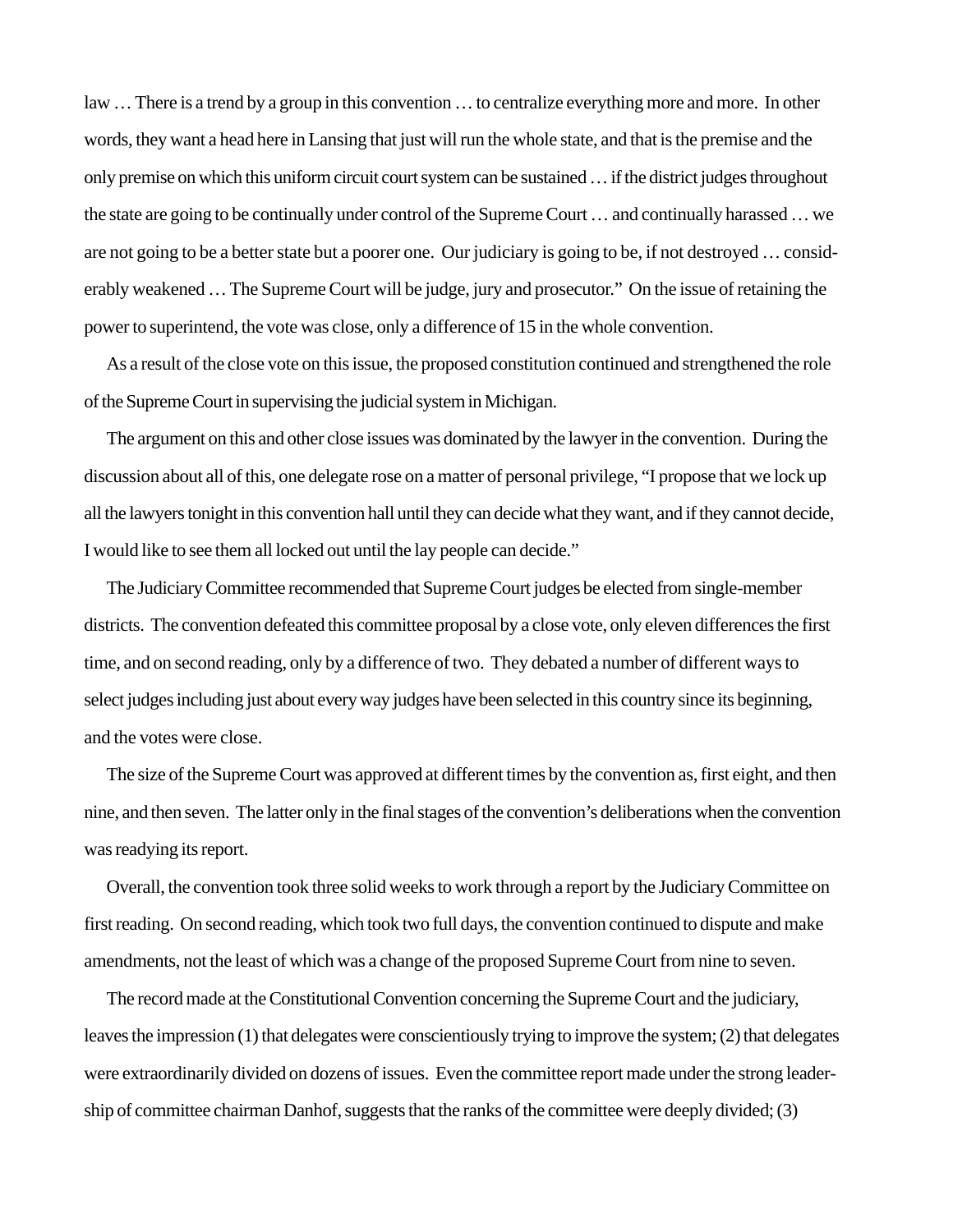whenever a critical visible important part of government is up for grabs at a convention, we run the risk of advertent or inadvertent changes that will do harm; and (4) the convention as a whole created a sound and effective judicial system, leaving the Supreme Court with full power to lead and supervise.

Although I was in close contact with the Supreme Court again in 1970-71, when I was president of the State Bar, as to the form and structure of the integrated Bar and the procedure regarding lawyer discipline, this really ends my testimony of an historical vignette from personal knowledge.

I do have an additional observation, however, relating to the history of the court. We are living in an era that is putting greater stress on the relationships between the federal government and the state governments. Politicians and it seems the public, as a result of the recent election, are arguing for emphasizing and underlining returning power to the state, redefining federal-state obligations, encouraging states to assume greater and greater burdens involving many aspects of government. At the same time, people continue to press Congress to deal at the federal level with perceived problems. Courts are caught in the middle. Both federal and state courts are attempting to grapple with these problems. In this state, there has been a healthy enrichment of the judiciary in the cross-over of judges, not just from federal to state and state to federal, but from the Supreme Court of this state to the federal system and visa versa.

In the past 50 years, the federal system has been enriched by five Supreme Court justices. These are: Thomas McAllister, Raymond Starr, Talbott Smith, George Edwards, and James Ryan. The federal bench has been enriched by state judges from the circuit courts too numerous to mention at this time. Surely, decisions in the federal courts involving federal/state relations are better because of this crossover. At the same time, persons who have been federal judges and others involved in operating federal government have become Supreme Court judges - Patricia Boyle and Robert Griffin to name two. This great court benefits from what they bring from their federal experience and it must be that there is a greater ability to see both sides of this problem as a result of the infusion of their expertise in the decision-making of the court.

In conclusion, I think what I have said is that I am an admirer of the Supreme Court of Michigan; that its judges have wisely included former federal judges and federal officials, while at the same time its former judges, as federal judges, have helped the federal courts be better; that the court has done much good over the years in not only deciding cases wisely, but also in exercising its constitutional powers of superintending control and rulemaking; and perhaps most importantly, over the years the court has developed a repute so